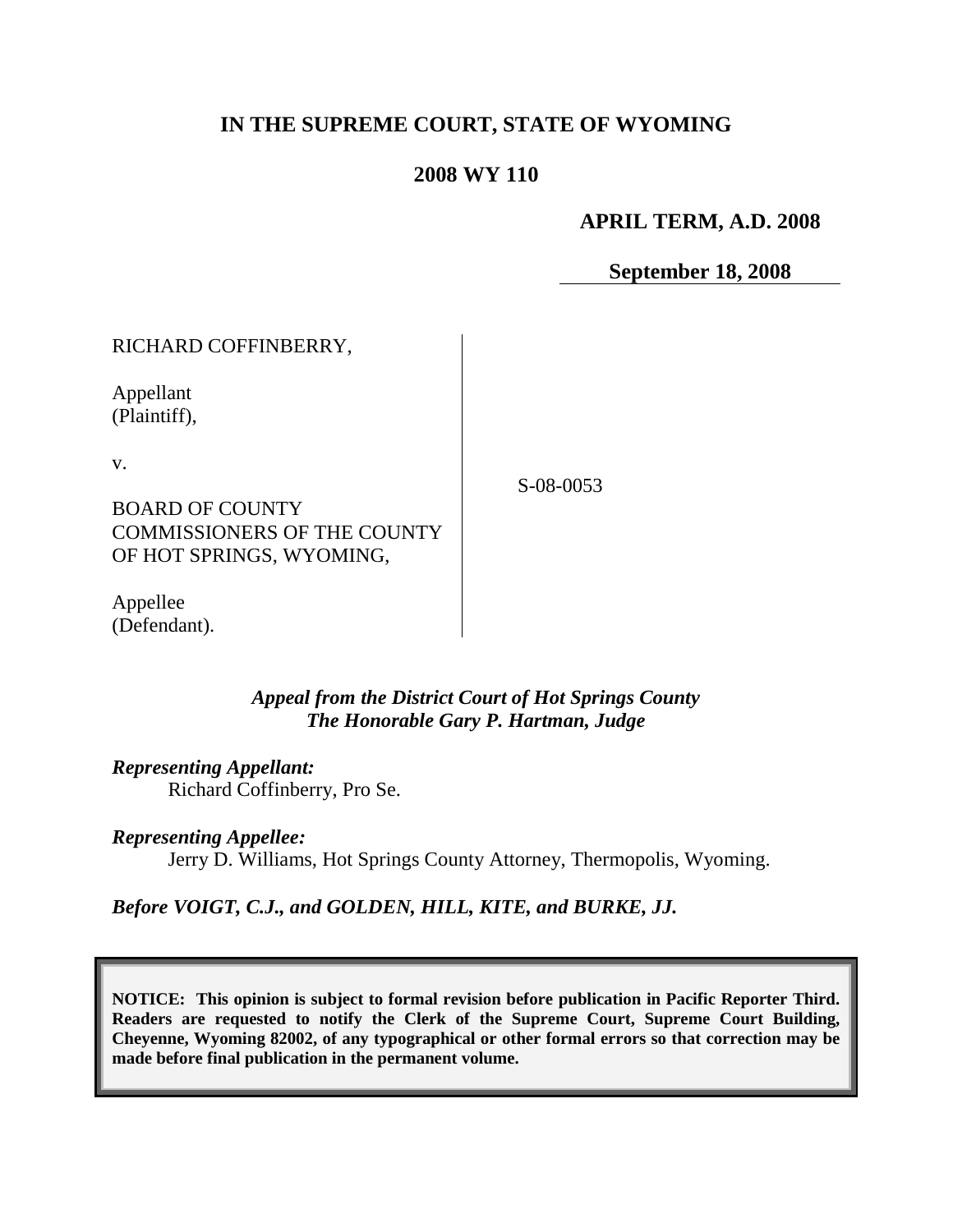#### **VOIGT, Chief Justice.**

[¶1] The Board of County Commissioners of Hot Springs County, Wyoming, issued and advertised a Request for Proposals for Lease and Management of Airport Facilities. The Board received three proposals, including one from the appellant. When the Board did not accept his proposal, the appellant filed in the district court a Petition for Declaratory Judgment in which he sought monetary damages in the amount of his bid, a declaration that the contract awarded was null and void, and a determination of his "rights, status or other legal relations as allowed by  $\S$  1-37-103." Both parties filed motions for summary judgment, the Board via a motion so denominated, and the appellant by a single sentence in the prayer for relief in his extensive "traverse" to the Board's motion. The district court granted the Board's motion on dual grounds: that the appellant's petition did not meet the dictates of the Wyoming Governmental Claims Act found at Wyo. Stat. Ann. § 1-39-101 *et seq*. (LexisNexis 2007), and that the appellant had failed to identify with particularity any contract, ordinance, statute, or constitutional provision upon or under which his "rights, status, or legal relations" could be determined. $\frac{2}{\pi}$  This appeal followed. We will affirm.

#### **ISSUES**

[¶2] We re-phrase the parties' stated issues as follows:

1. Was summary judgment appropriate on the appellant's claim for monetary damages?

2. Was summary judgment appropriate on the appellant's claim for declaratory relief?

<sup>&</sup>lt;sup>1</sup> Wyo. Stat. Ann. § 1-37-103 (LexisNexis 2007) provides as follows:

Any person interested under a deed, will, written contract or other writings constituting a contract, or whose rights, status or other legal relations are affected by the Wyoming constitution or by a statute, municipal ordinance, contract or franchise, may have any question of construction or validity arising under the instrument determined and obtain a declaration of rights, status or other legal relations.

<sup>&</sup>lt;sup>2</sup> These rulings are contained in the district court's written order. When the court ruled from the bench after the hearing upon the Board's motion, it used the term "no standing" in describing the appellant's failure to identify a particular contract, ordinance, statute, or constitutional provision as the basis for his request for declaratory relief. It is our perception, having reviewed the context of the court's pronouncement and the later written order, that the district court was not using the word "standing" in its technical, jurisdictional, sense, but rather as a means of describing the absence of an identified instrument upon which the court could exercise its authority under the declaratory judgment act.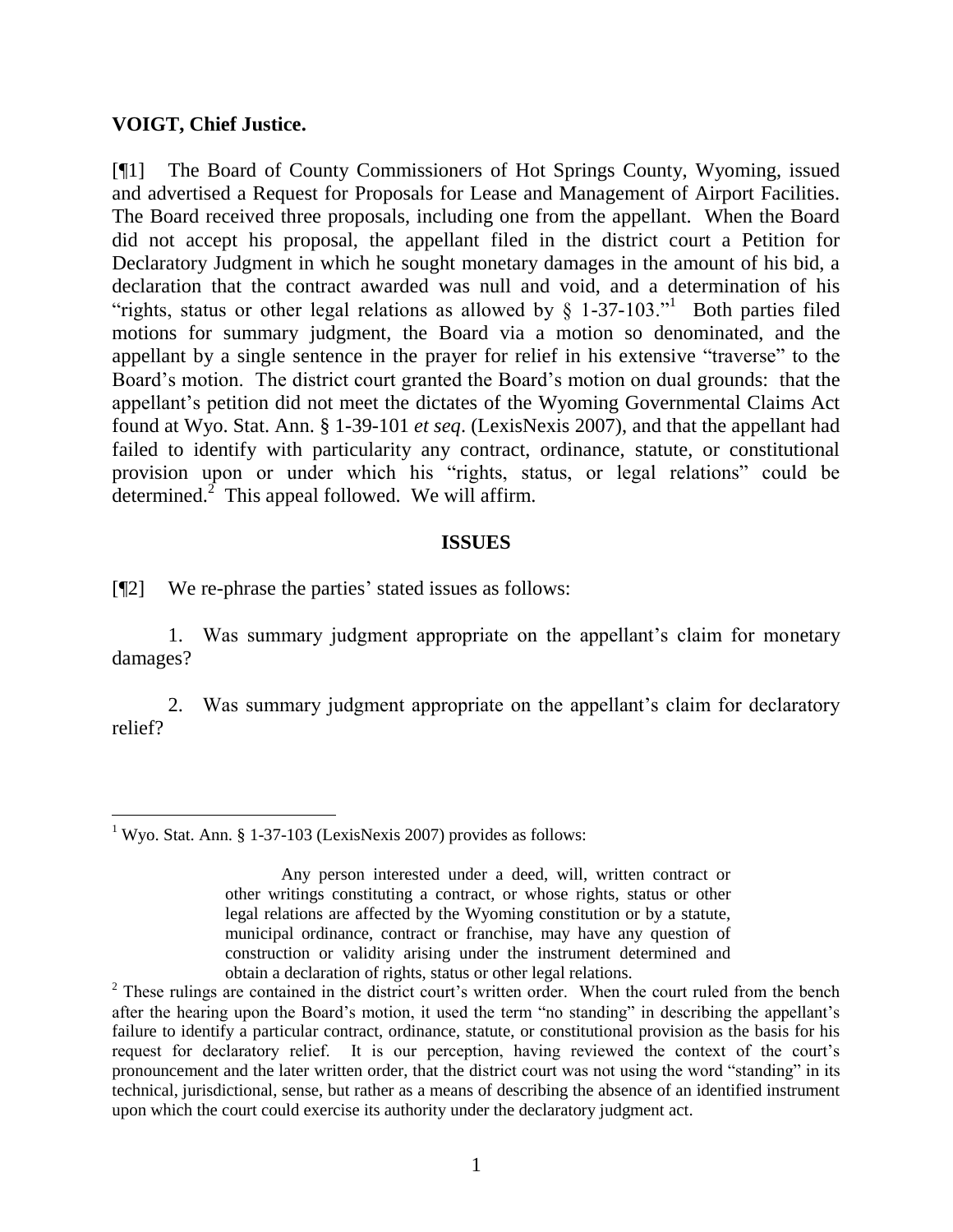#### **STANDARD OF REVIEW**

[¶3] Summary judgment may be the appropriate resolution in a declaratory judgment action. *Coffinberry v. Town of Thermopolis*, 2008 WY 43, ¶ 4, 183 P.3d 1136, 1137 (Wyo. 2008).

> When this court reviews a grant of summary judgment entered in response to a petition for declaratory judgment, we invoke our usual standard for review of summary judgments. The summary judgment can be sustained only when no genuine issues of material fact are present and the moving party is entitled to judgment as a matter of law. In this instance, there is no contention that any genuine issue of material fact exists, and our concern is strictly with the application of the law. An issue of statutory interpretation presents a question of law. We accord no deference to the district court on issues of law and may affirm the summary judgment on any legal grounds appearing in the record.

*Wyo. Cmty. Coll. Comm'n v. Casper Cmty. Coll. Dist.*, 2001 WY 86, ¶11, 31 P.3d 1242, 1247 (Wyo. 2001) (citations omitted).

### **DISCUSSION**

[¶4] The appellant's Petition for Declaratory Judgment does not allege or reflect compliance with the required claims procedures contained in the Wyoming Governmental Claims Act found at Wyo. Stat. Ann. § 1-39-101 *et seq*. (LexisNexis 2007). As a result, both the district court and this Court lack jurisdiction to consider the monetary claim. *Amrein v. Wyo. Livestock Bd.*, 851 P.2d 769, 771 (Wyo. 1993). Therefore, we will give no further consideration to the claim for monetary damages.

[¶5] As to the second basis for the summary judgment—that the appellant failed to identify a particular contract, ordinance, statute, or constitutional provision upon which the district court could exercise its authority to declare the appellant's rights—we will come to the same conclusion as did the district court, but we will travel along a somewhat different path. The district court's inability to determine the exact nature of the declaratory relief being sought by the appellant is certainly understandable, given the dearth of guidance provided in the petition, and the misguided nature of the same in the "traverse." We believe, however, that we can discern the appellant's statutory argument.

[¶6] In his petition, the appellant claims that the Board "violated the intent of Title 10 . . . ." This is, no doubt, a reference to Title 10 of the Wyoming Statutes, which is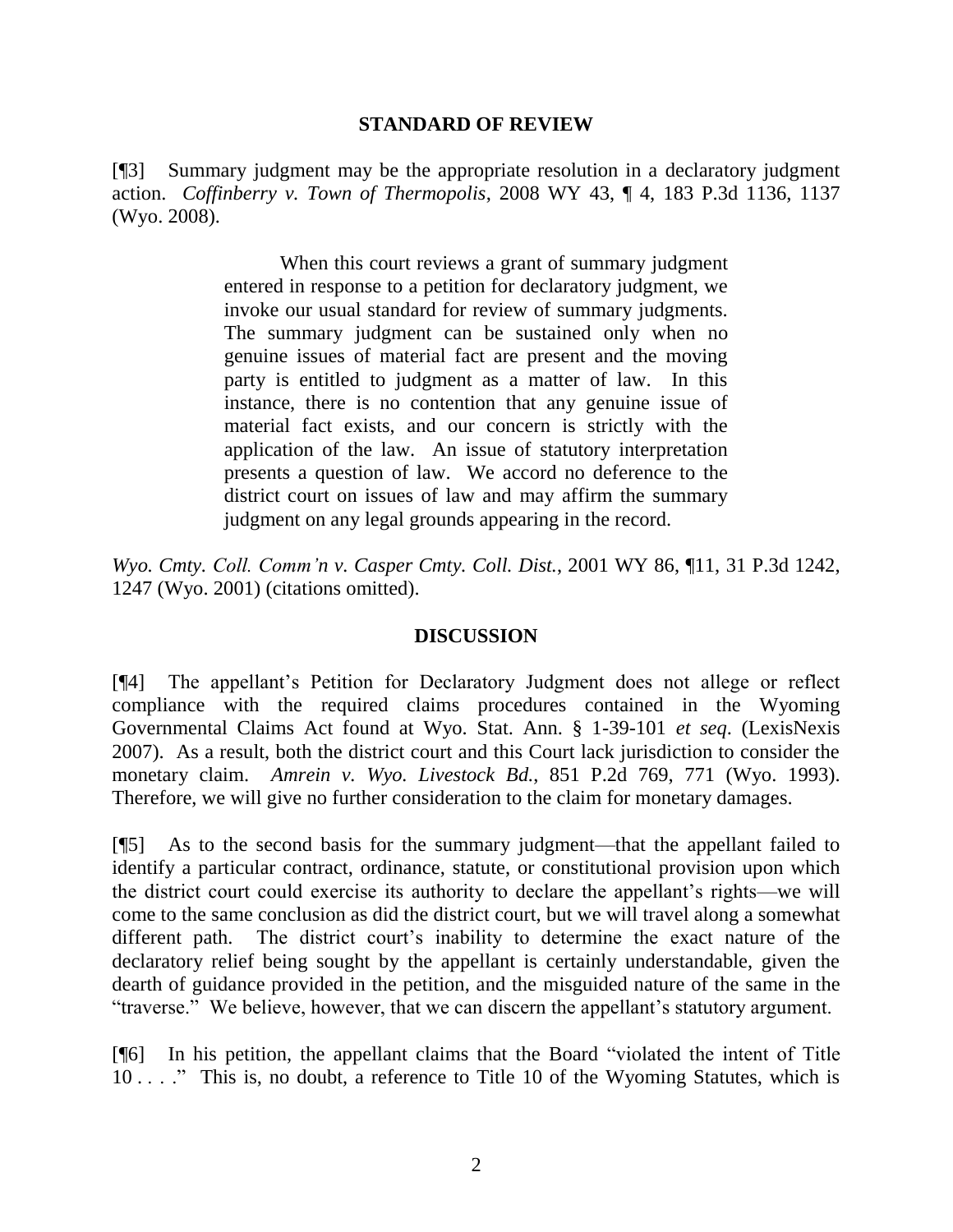entitled "Aeronautics." In his "traverse," the appellant cites Wyo. Stat. Ann. § 10-5- 101(a)(iv) (LexisNexis 2007), which reads as follows:

> (a) Municipal corporations and counties within the state are authorized at the discretion of their governing boards, acting either singly or jointly, to:

> > . . . .

 $\overline{a}$ 

(iv) Lease or let any portion of the area, buildings or facilities to any private person or corporation, upon terms deemed satisfactory. Notice shall be given by publication at least once a week for two (2) consecutive weeks in a newspaper published in a town or county in which the airport is located when it is proposed that all the area and total facilities are to be leased[.]

[¶7] It is at this point that the appellant's legal argument falls apart. He opines that the statute's publication requirement translates into a requirement that the Board may accept only the lowest cost bid, yet he cites no authority directly establishing this proposition. He does cite numerous unrelated statutes from other titles, and then further opines that the reading of those statutes *in pari materia* requires his desired result.<sup>3</sup> General statutes governing public works and public contracts do not, however, control over a specific statute governing the leasing of airport facilities, especially where some of those statutes do not even apply to counties. *See Prokop v. Hockhalter*, 2006 WY 75, ¶ 14, 137 P.3d 131, 135 (Wyo. 2006) (specific statute controls over a general statute on the same subject). Wyo. Stat. Ann. § 10-5-101(a)(iv) gives boards of county commissioners the discretion to lease all or part of an airport "upon terms deemed satisfactory." This discretion is not unfettered, of course, but beyond the unsupported accusations of his "traverse," the appellant provides no sworn proof of an abuse of discretion on the part of this Board. $4$ 

<sup>&</sup>lt;sup>3</sup> The appellant cites, for example: Wyo. Stat. Ann.  $\S$  15-1-113(c) (LexisNexis 2007), which deals with bids for municipal public improvement projects; Wyo. Stat. Ann. § 16-6-102 (LexisNexis 2007), which deals with residential preferences and low bid requirements for bids let for public building and public work projects; and Wyo. Stat. Ann. § 36-5-101(b) (LexisNexis 2007), which sets the formula by which the rental amount for state lands is calculated.

<sup>&</sup>lt;sup>4</sup> Unsubstantiated allegations in the "traverse," which was not signed under oath, include allegations that the Board had ulterior motives in accepting a particular proposal connected to an attempt to build a new airport at F.A.A. expense, that the advertising and interviews were a sham, that the Board had not enforced the terms of the previous contract, that the previous lessees spent little time at the airport, that the number of aircraft using the airport had declined, that the Board and the previous lessee had conspired to hide or disguise operational statistics, that the Board spread the costs of running the airport over many accounts not related to the airport, and that the contract-letting was a "good-old-boy" process.